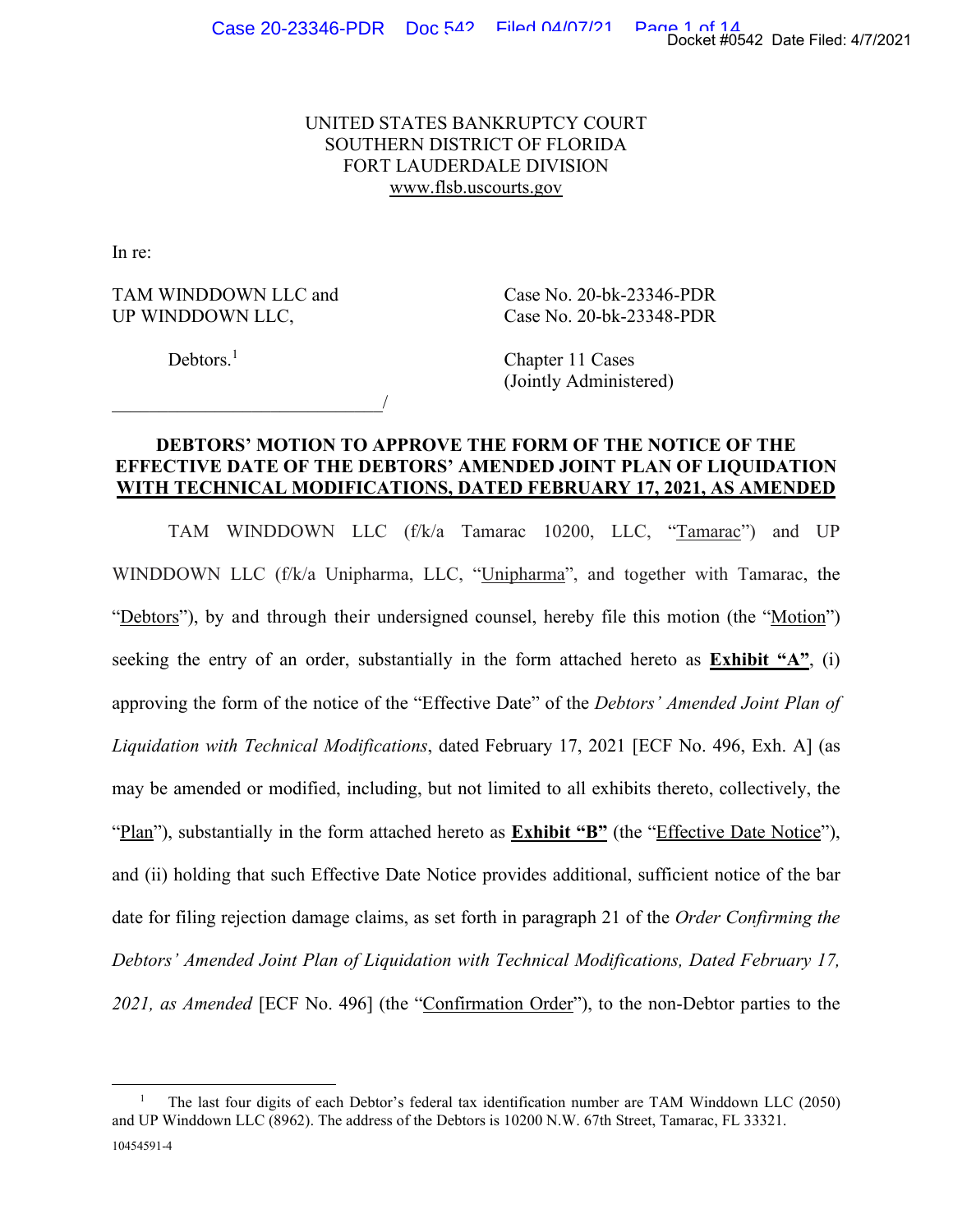### Case 20-23346-PDR Doc 542 Filed 04/07/21 Page 2 of 14

Debtors' remaining Executory Contracts (defined herein) which will be rejected by the Debtors on the Effective Date of the Plan. In support of this Motion, the Debtors respectfully state:

#### **BACKGROUND**

1. On December 7, 2020 (the "Petition Date"), each of the Debtors commenced a bankruptcy case by filing a voluntary petition under Chapter 11 of title 11 of the United States Code (the "Bankruptcy Code").

2. The Debtors are managing their affairs as debtors-in-possession pursuant sections 1107(a) and 1108 of the Bankruptcy Code.

3. On December 18, 2020, the Office of the United States Trustee appointed the Official Committee of Unsecured Creditors (the "Creditors' Committee").

### **JURISDICTION AND VENUE**

4. This Court has jurisdiction to consider this Motion pursuant to 28 U.S.C. §§ 157 and 1334. This is a core proceeding pursuant to 28 U.S.C. § 157(b). Venue of the Debtors' bankruptcy cases and this Motion in this district is proper pursuant to 28 U.S.C. §§ 1408 and 1409. This matter is a core proceeding within the meaning of 28 U.S.C. § 157(b)(2), and the Court may enter a final order consistent with Article III of the United States Constitution.

5. The legal predicates for the relief sought herein are section 105(a) of the Bankruptcy Code and the Confirmation Order.

#### **THE DEBTORS' EXECUTORY CONTRACTS**

6. On December 22, 2020, each of the Debtors filed their schedules of assets and liabilities which, among other things, included a list of their Executory Contracts<sup>2</sup> on Schedule "G" ("Executory Contracts and Unexpired Leases"). *See* dockets for (i) TAM Winddown LLC

<sup>2</sup> The Plan defines "Executory Contract" as "a contract or lease to which one of more of the Debtors is a party that is subject to assumption or rejection under sections 365 or 1123 of the Bankruptcy Code." *See* Plan, Art. I.A.45.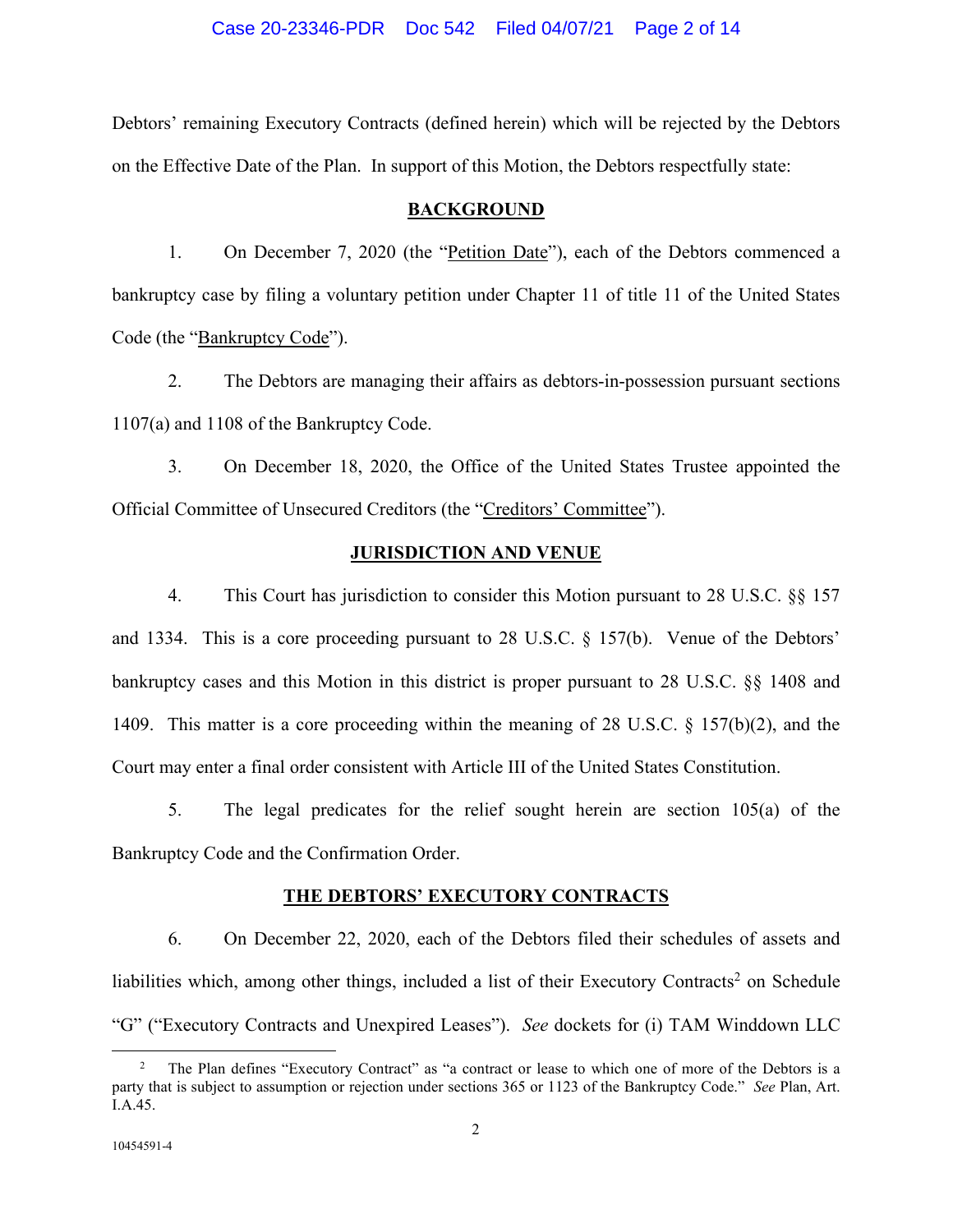### Case 20-23346-PDR Doc 542 Filed 04/07/21 Page 3 of 14

(Case no. 20-23346-PDR) at ECF No. 108 and (ii) UP Winddown LLC (Case No. 20-23348- PDR) at ECF No. 14.<sup>3</sup>

7. In compliance with this Court's *Order Granting Debtors' Expedited Motion for Entry of an Order (I) Authorizing and Approving the Debtors' Entry into the Stalking Horse Bid Agreement with the Stalking Horse Bidder, Subject to the Bidding Procedures and the Sale Hearing, (II) Approving Bidding Procedures, (III) Scheduling the Bid Deadlines and the Auction, (IV) Scheduling a Hearing to Consider the Transaction, (V) Approving the Form and Manner of Notice Thereof, (VI) Approving Contract Procedures, and (VII) Granting Related Relief*, dated December 31, 2020 [ECF No. 158] (the "Bidding Procedures Order"), the Debtors filed on January 6, 2021, the *Notice of Assumption and Cure Amount with Respect to Executory Contracts or Unexpired Leases Potentially to be Assumed and Assigned in Connection with Sale of Debtors' Assets* [ECF No. 189] (the "Assumption Notice").

8. The Assumption Notice listed the Debtors' Executory Contracts identified to be subject to the sale of substantially all of the Debtors assets and provided the proposed cure amount for each such Executory Contract.

9. The Assumption Notice was served on all parties-in-interest, including but not limited to the non-Debtor parties to the Debtors' Executory Contracts. *See* ECF Nos. 192, 410.

10. In compliance with this Court's *Order Granting Debtors' Motion for Entry of an Order (I) Approving Stalking Horse Bid Agreement and Authorizing the Sale of Certain Assets of the Debtors Outside the Ordinary Course of Business, (II) Authorizing the Sale of Assets Free and Clear of All Claims and Liens Except for Permitted Liens, Encumbrances and Assumed Liabilities, (III) Authorizing the Assumption and Assignment of Certain Executory Contracts and* 

<sup>3</sup> On March 8, 2021, the Debtors filed an amended Schedule "G" for Debtor UP Winddown LLC [ECF No. 476].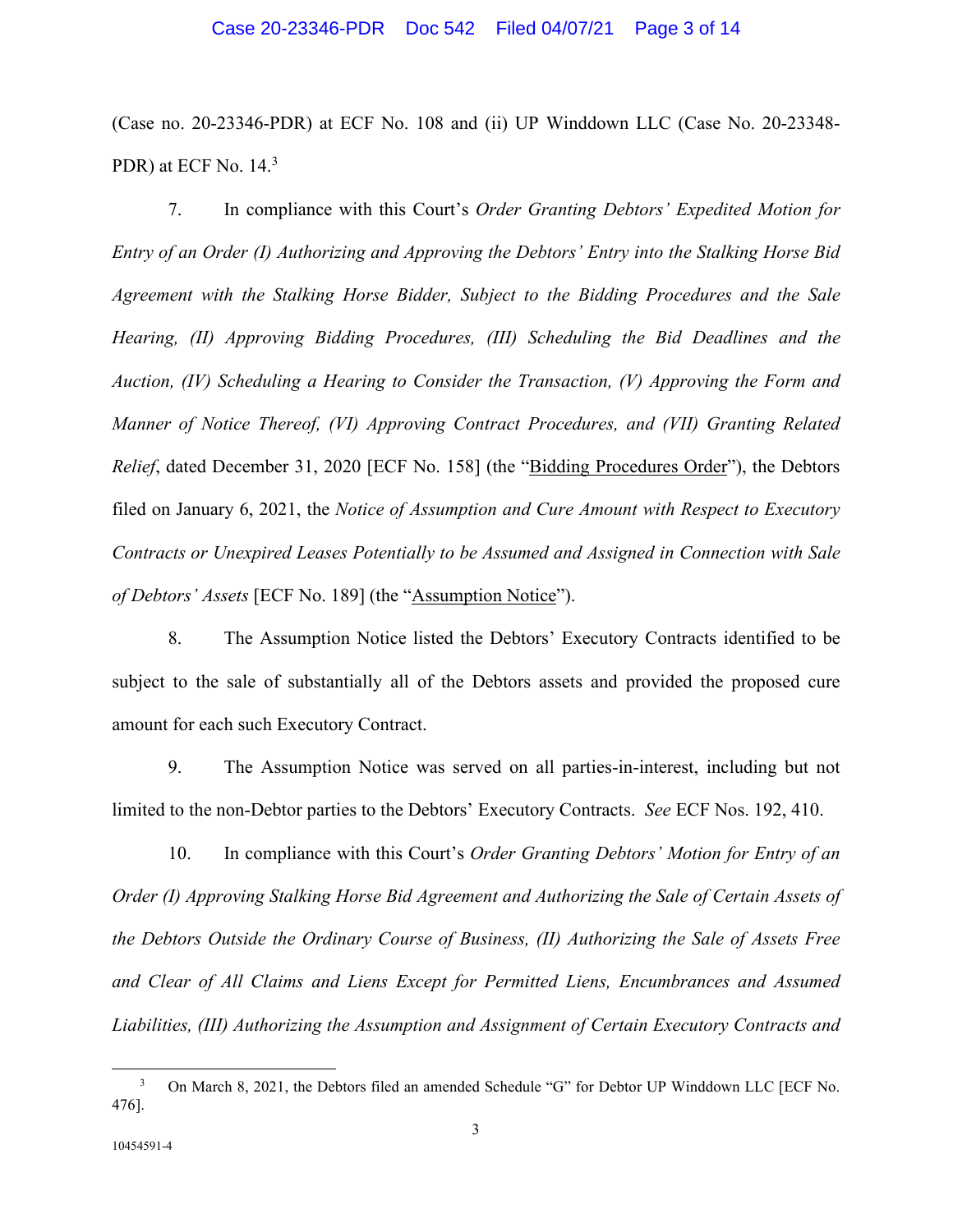### Case 20-23346-PDR Doc 542 Filed 04/07/21 Page 4 of 14

*Unexpired Leases, and (IV) Granting Related Relief*, dated January 29, 2021 [ECF No. 315] (the "Sale Order"), the Debtors filed two notices [ECF Nos. 334 and 357] (collectively, the "Assumption/Assignment Notices").

11. The Assumption/Assignment Notices collectively list the Executory Contracts that the Debtors assumed and assigned to the buyer pursuant to the Sale Order.

12. The Assumption/Assignment Notices were served on all parties-in-interest, including but not limited to the non-Debtor parties to the Debtors' Executory Contracts. *See*  ECF Nos. 337, 360.

### **CONFIRMATION OF THE DEBTORS' PLAN**

13. On March 9, 2021, the Court held a hearing (the "Confirmation Hearing").

14. At the Confirmation Hearing, the Court confirmed the Plan.

15. On March 19, 2021, the Court entered the Confirmation Order.

16. The Confirmation Order was served on all parties-in-interest, including but not

limited to the non-Debtor parties to the Debtors' Executory Contracts. *See* ECF No. 520.

### **EFFECTIVE DATE OF THE PLAN**

17. Article XI of the Plan sets forth the conditions precedent to the "Effective Date"

of the Plan. *See* Plan, Art.I.A.41 (definition of Effective Date) and Art.XI.A.

18. The Effective Date of the Plan has not yet occurred.

19. Pursuant to paragraph 48 of the Confirmation Order, a notice of the occurrence of

the Effective Date is required to be filed as soon as practicable after the Effective Date.

# **THE PLAN PROVIDES THAT ALL REMAINING EXECUTORY CONTRACTS ARE TO BE REJECTED ON THE EFFECTIVE DATE**

20. Article IX.A of the Plan, as amended by the Confirmation Order, provides for the rejection on the Effective Date of all of the Debtors' remaining Executory Contracts unless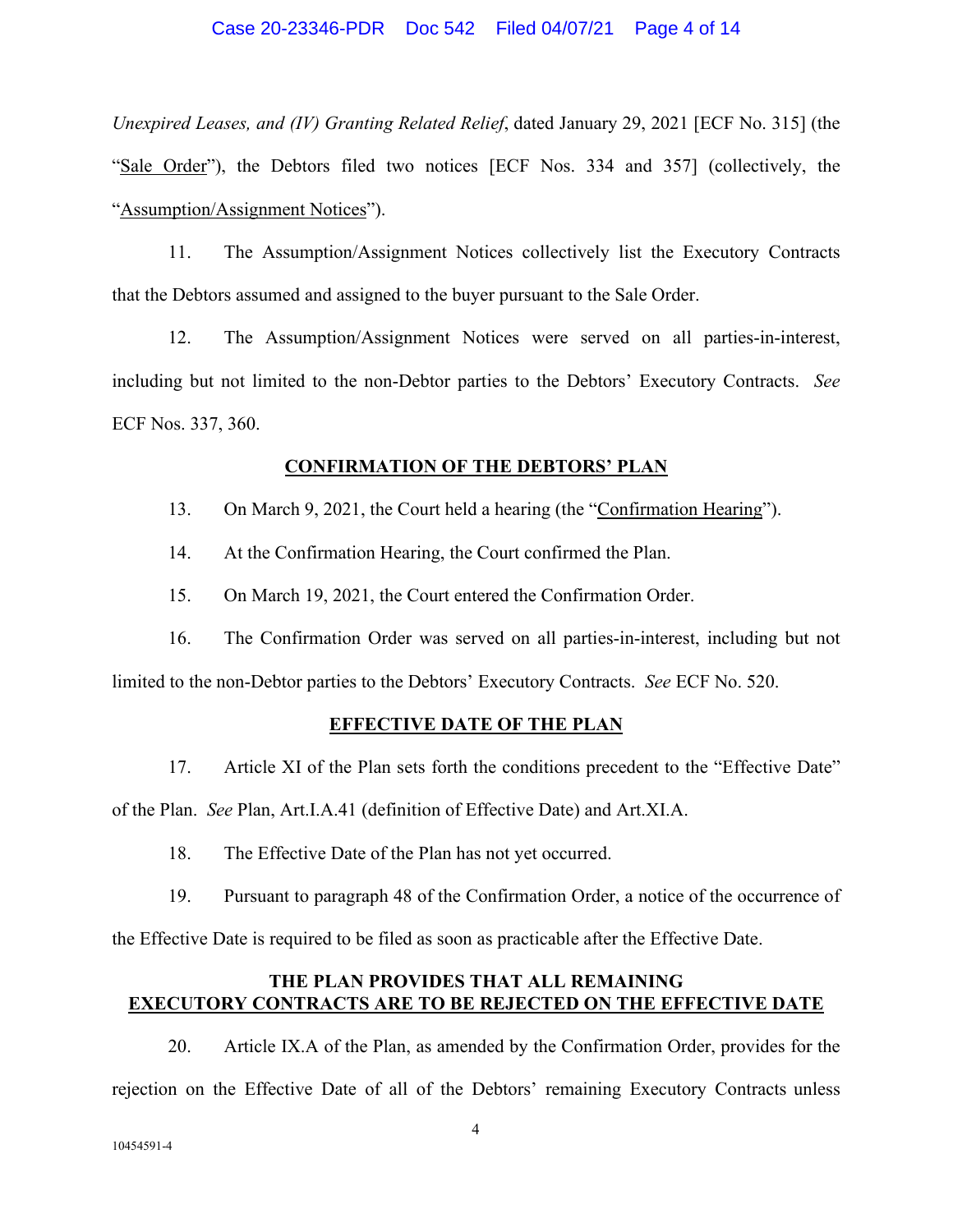certain exceptions apply, as follows:

On the Effective Date, except as otherwise provided in the Plan, each Executory Contract not previously rejected, assumed, or assumed and assigned shall be deemed automatically rejected pursuant to sections 365 and 1123 of the Bankruptcy Code, unless such Executory Contract: (i) is identified for assumption in the Plan Supplement; (ii) as of the Effective Date is subject to a pending motion to assume such Executory Contract; (iii) is a contract, instrument, release, indenture, or other agreement or document entered into in connection with the Plan; or (iv) is an Insurance Policy.

*See* Confirmation Order, pp. 12-13.

21. As set forth in paragraph 21 of the Confirmation Order, the bar date for non-

Debtor parties to Executory Contracts that are rejected by the Debtors on the Effective Date is

not later than thirty (30) days thereafter, as follows:

21. Bar Date for Filing Proofs of Claim Relating to Executory Contacts Rejected Pursuant to the Plan. **Claims created by the rejection of Executory Contracts (as defined in the Plan) … must be filed with the Bankruptcy Court and served on the Debtors, the Winddown Estates or the Plan Administrator (as the case may be) no later than thirty (30) days after… (b)** *the Effective Date***, with respect to any Executory Contract that is deemed rejected [on the Effective Date] pursuant to Article IX of the Plan… Any rejection claim for which a proof of claim is not filed and served within the time deadlines provided in the Plan and this Confirmation Order will be forever barred from assertion and shall not be enforceable against the Debtors, their assets, properties, or interests in property, or the Liquidating Trust, or its assets, properties, or interests in property.** Unless otherwise ordered by the Bankruptcy Court, all such Claims that are timely filed as provided herein shall be treated as General Unsecured Claims in Class 5 under the Plan and shall be subject to the provisions of the Plan.

*See* Confirmation Order, p. 42 (emphasis in the original.)

# **THE REQUESTED RELIEF SHOULD BE GRANTED**

22. The Debtors believe that the record in these Chapter 11 cases clearly reflects the

fact that all of the non-Debtor parties to the Executory Contracts have received more than ample

10454591-4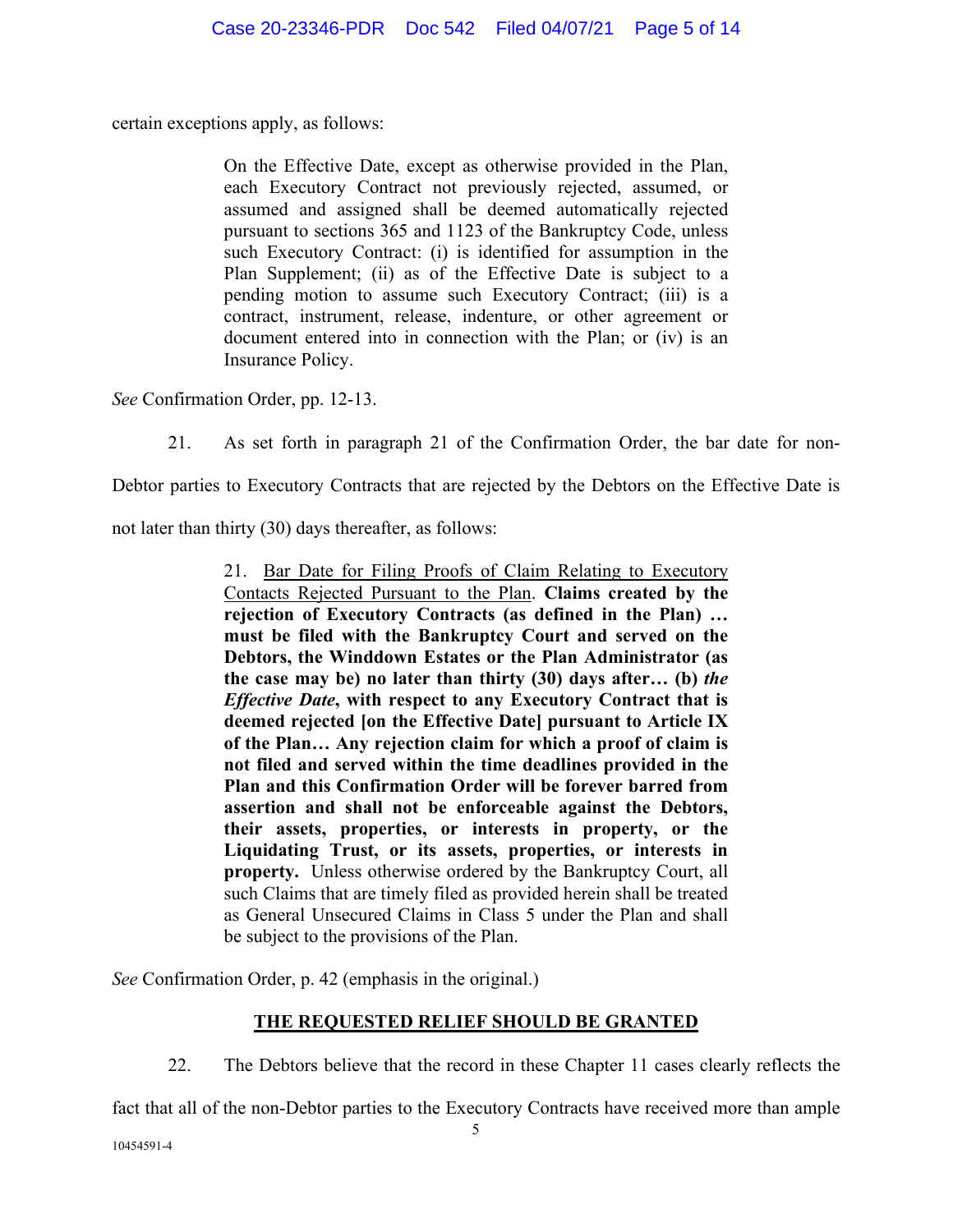#### Case 20-23346-PDR Doc 542 Filed 04/07/21 Page 6 of 14

notice throughout the Debtors' bankruptcy cases of all of the material actions taken by the Debtors that are relevant in any way with respect to such parties, including being served with the Plan and the Confirmation Order which provide, among other things, that all Executory Contracts that were not otherwise assumed and assigned by the Debtors to the buyer pursuant to the sale that closed on February 11, 2021, or which are subject to a separate motion seeking assumption or rejection, are being rejected by the Debtors upon the Effective Date of the Plan, and there exists a bar date for filing related rejection damage claims. In an abundance of caution, however, the Debtors have filed this Motion seeking the Court's approval of the Effective Date Notice which provides additional, targeted, notice to affected parties with respect to the bar date for filing rejection damage claims for Executory Contracts rejected on the Effective Date of the Plan, and the Debtors request that the Court finds that such Effective Date Notice provides additional, sufficient notice of the bar date to affected parties.

23. The Debtors submit that the relief requested in the Motion should be uncontroversial and is beneficial for the Debtors' estates, creditors, and the non-Debtor parties to the Debtors' remaining Executory Contracts because the proposed, two-page, Effective Date Notice attached hereto as **Exhibit "B"** is short and includes bolded language specifically targeted to such non-Debtor parties to file (if relevant) a rejection damage claim by the bar date as set forth in paragraph 21 of the Confirmation Order (i.e., not later than 30 days after the Effective Date) or else waive whatever rights they may have to assert rejection damage claims against the Debtors' estates. Accordingly, the Debtors believe that ample cause exists to grant this Motion.

6 10454591-4 **WHEREFORE**, the Debtors respectfully request the entry of an Order substantially in the form attached as hereto as **Exhibit "A"**: (a) granting this Motion; (b) approving the form of the notice of the Effective Date Notice substantially in the form attached hereto as **Exhibit "B"**;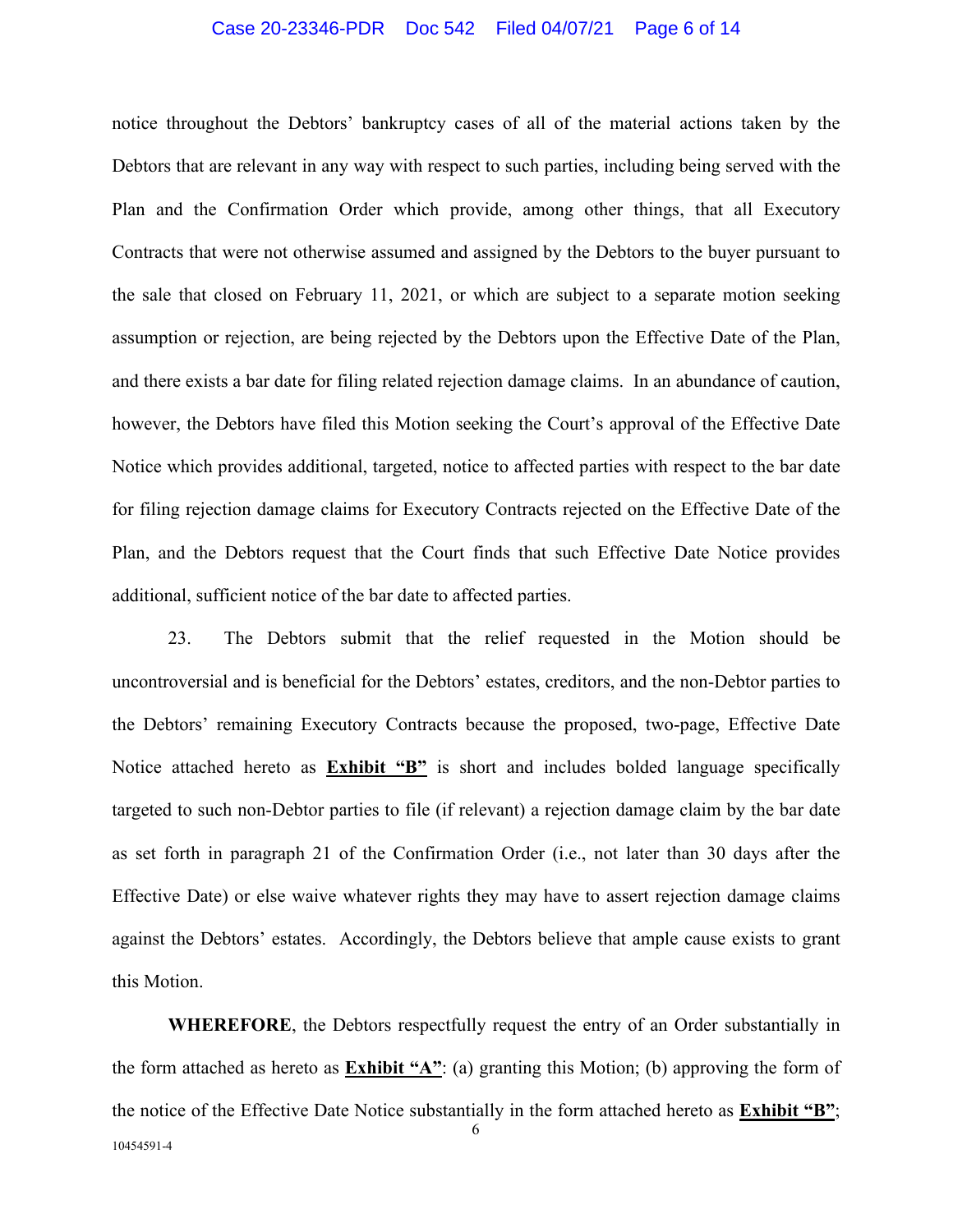### Case 20-23346-PDR Doc 542 Filed 04/07/21 Page 7 of 14

(c) holding that such Effective Date Notice provides additional, sufficient notice to the non-Debtor parties to the Executory Contracts to be rejected by the Debtors on the Effective Date of the Plan with respect to the bar date for filing rejection damage claims as set forth in paragraph 21 of the Confirmation Order; and (d) granting such further relief which this Court deems just and proper.

Dated: April 7, 2021 BERGER SINGERMAN LLP *Counsel for Debtors in Possession*  1450 Brickell Avenue, Suite 1900 Miami, FL 33131 Telephone: (305) 755-9500 Facsimile: (305) 714-4340

By: /s/ *Christopher Andrew Jarvinen* 

 Paul Steven Singerman Florida Bar No. 0378860 singerman@bergersingerman.com Christopher Andrew Jarvinen Florida Bar No. 21745 cjarvinen@bergersingerman.com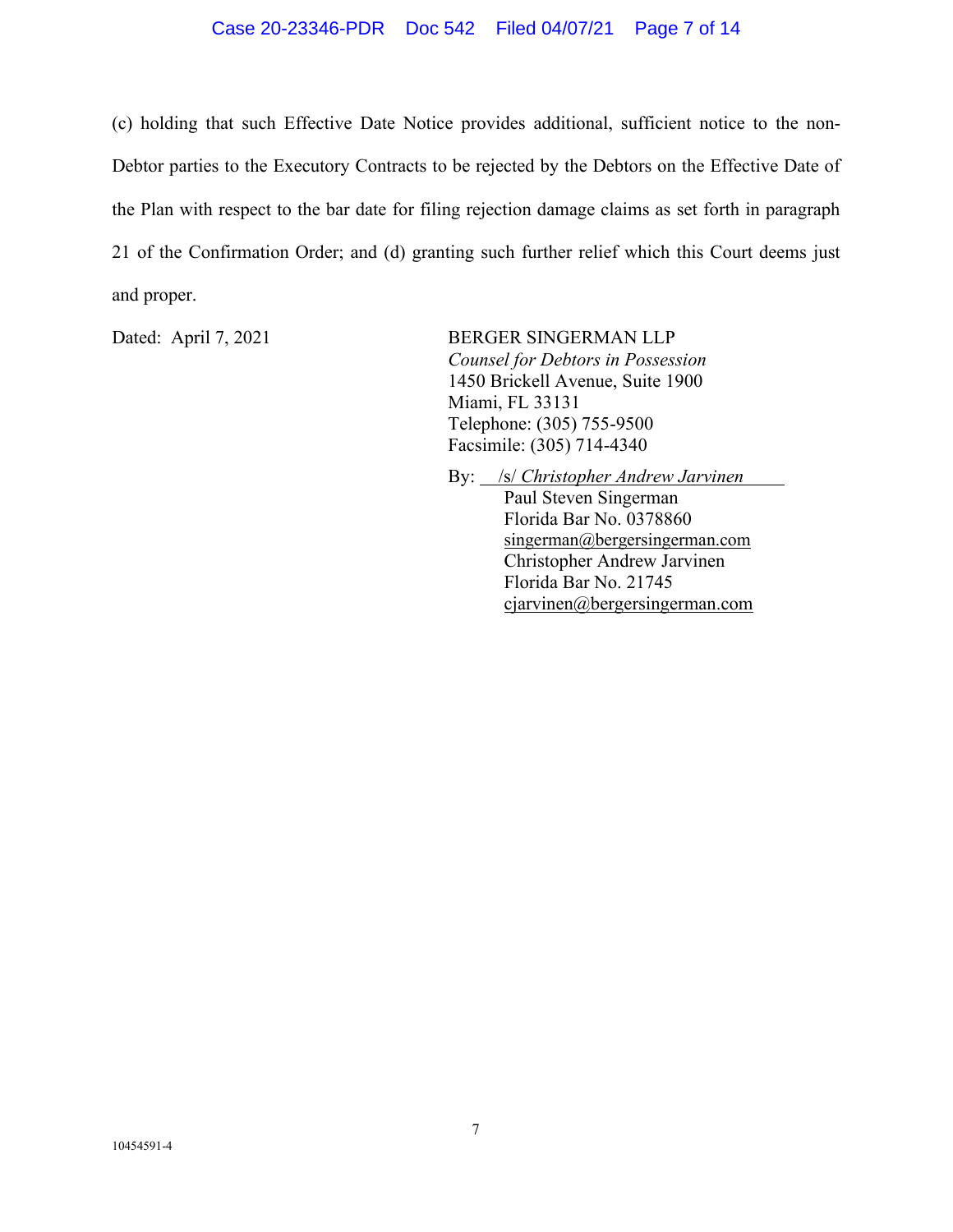# **Exhibit "A"**

Proposed Order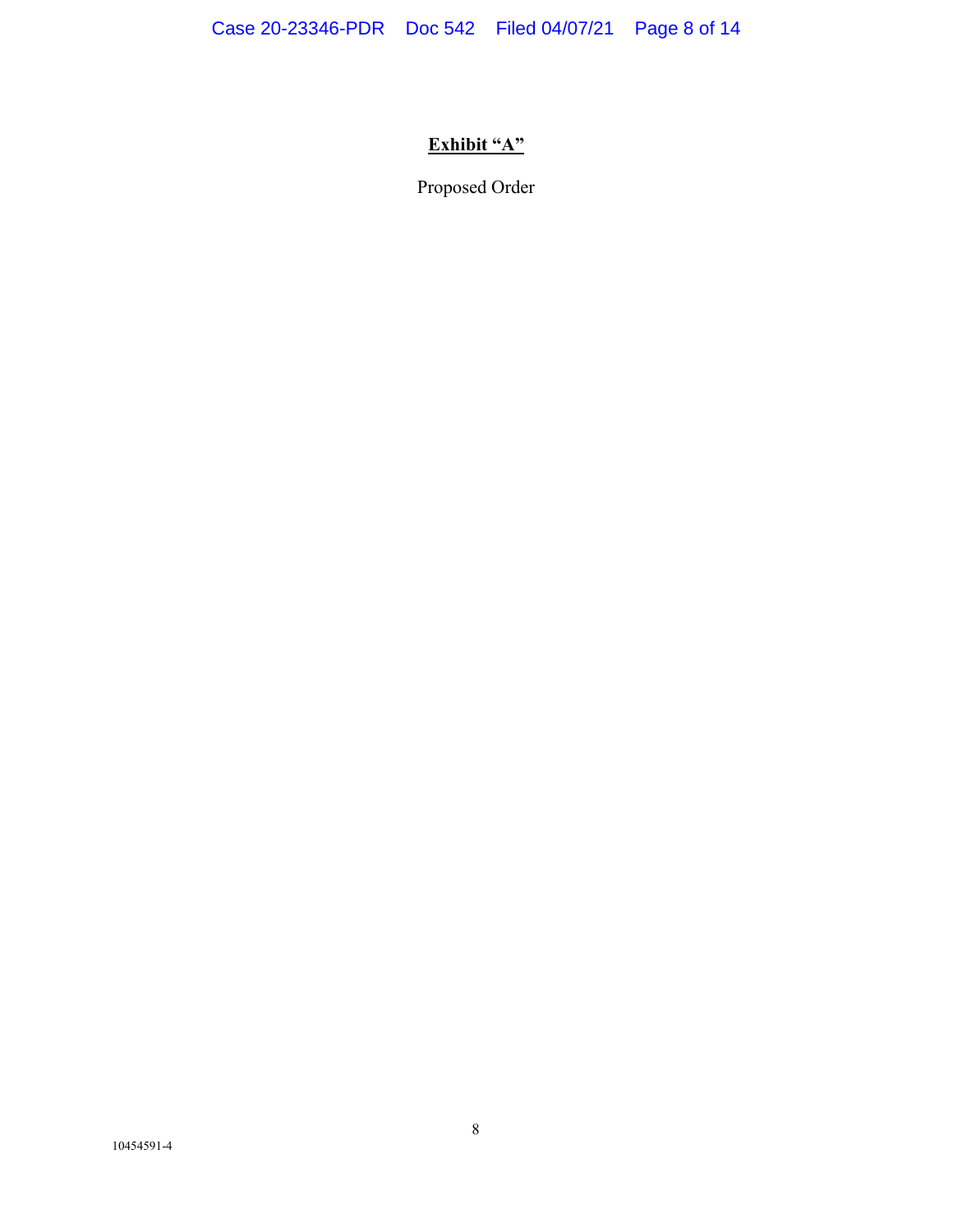# UNITED STATES BANKRUPTCY COURT SOUTHERN DISTRICT OF FLORIDA FORT LAUDERDALE DIVISION www.flsb.uscourts.gov

In re:

TAM WINDDOWN LLC and Case No. 20-bk-23346-PDR UP WINDDOWN LLC, Case No. 20-bk-23348-PDR

 $\overline{\phantom{a}}$ 

Debtors.<sup>1</sup>

 Chapter 11 Cases (Jointly Administered)

# **ORDER GRANTING DEBTORS' MOTION TO APPROVE THE FORM OF THE NOTICE OF THE EFFECTIVE DATE OF THE DEBTORS' AMENDED JOINT PLAN OF LIQUIDATION WITH TECHNICAL MODIFICATIONS, DATED FEBRUARY 17, 2021, AS AMENDED**

**THIS MATTER** came before the Court on April \_\_, 2021 at \_\_\_\_\_\_\_\_\_\_\_\_\_\_\_\_\_\_\_\_\_\_\_\_ a.m./p.m.

(the "Hearing") upon the *Debtors' Motion to Approve the Form of the Notice of the Effective* 

*Date of the Debtors' Amended Joint Plan of Liquidation with Technical Modifications, Dated* 

<sup>10454591-4</sup>  1 The last four digits of each Debtor's federal tax identification number are TAM Winddown LLC (2050) and UP Winddown LLC (8962). The address of the Debtors is 10200 N.W. 67th Street, Tamarac, FL 33321.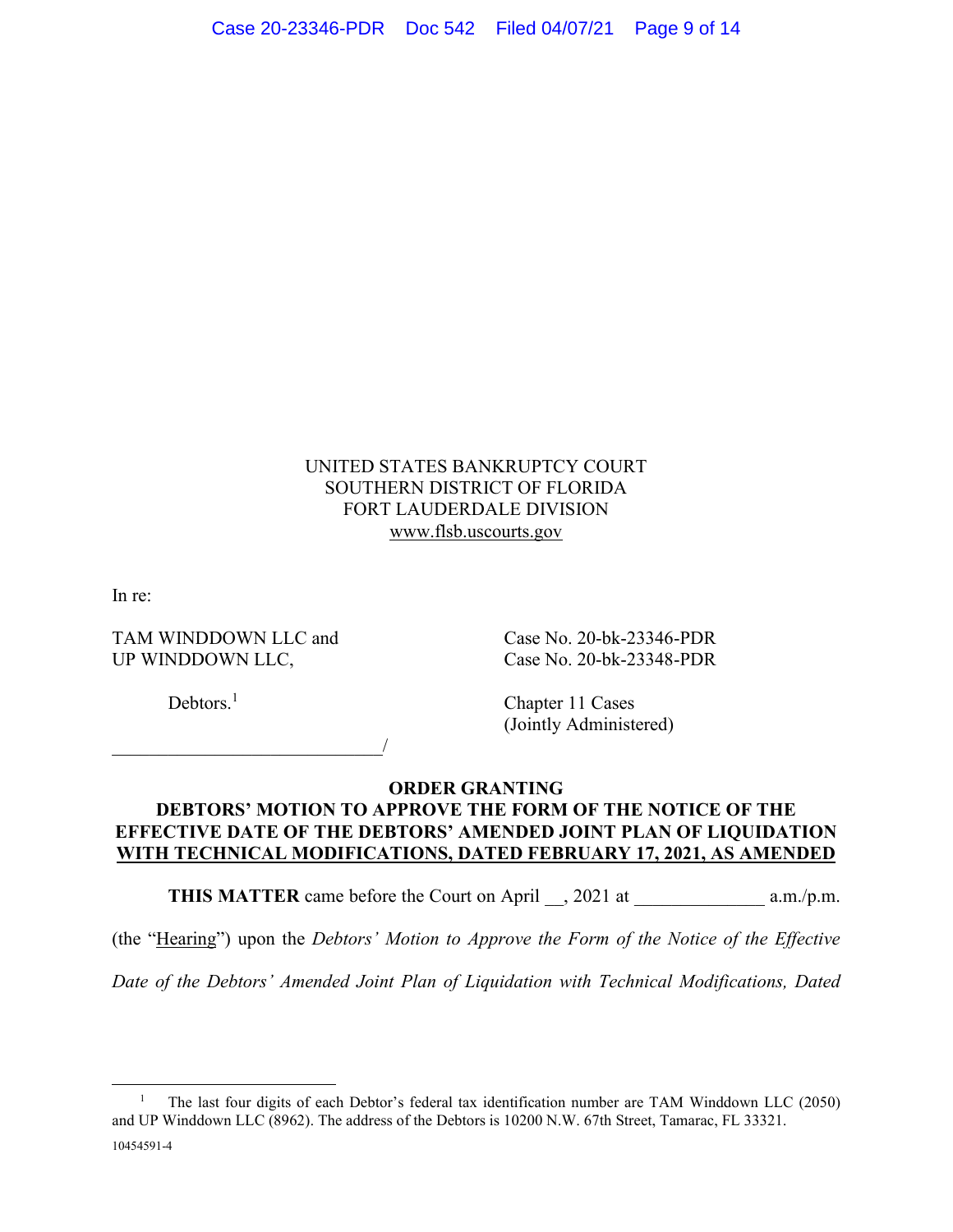### Case 20-23346-PDR Doc 542 Filed 04/07/21 Page 10 of 14

*February 17, 2021, as Amended* [ECF No. ] (the "Motion")<sup>2</sup> filed by the above-captioned debtors in possession (collectively, the "Debtors"). The Court finds that (i) it has jurisdiction over the matters raised in the Motion pursuant to 28 U.S.C. §§ 157 and 1334; (ii) this is a core proceeding pursuant to 28 U.S.C.  $\S$  157(b)(2)(A), and that this Court may enter a final order consistent with Article III of the Constitution; (iii) venue is proper before this Court pursuant to 28 U.S.C. §§ 1408 and 1409; (iv) the relief requested in the Motion is in the best interests of the Debtors, their estates, their creditors and other parties in interest; (v) notice of the Motion was appropriate under the circumstances and no other notice need be provided; and (vi) upon review of the record before the Court, including the legal and factual bases set forth at the Hearing and in the Confirmation Order, all of which are incorporated herein in their entirety, and good and sufficient cause exists to grant the relief requested. Accordingly, it is

### **ORDERED** that:

1. The Motion is **GRANTED**.

2. The Effective Date Notice, in substantially the form as attached to the Motion as Exhibit "B", is **APPROVED**.

3. The Effective Date Notice provides additional, sufficient notice to all parties-ininterest, including but not limited to the non-Debtor parties to the Executory Contracts to be rejected by the Debtors on the Effective Date of the Plan, of the bar date for filing rejection damage claims.

4. Nothing in this Order revises, has any impact on, or effects in any way the Confirmation Order. In the event of any conflict between the terms of this Order and the Confirmation Order, the terms of the Confirmation Order shall govern.

<sup>&</sup>lt;sup>2</sup> Unless otherwise defined herein, capitalized terms shall have the meanings ascribed to them in the Motion.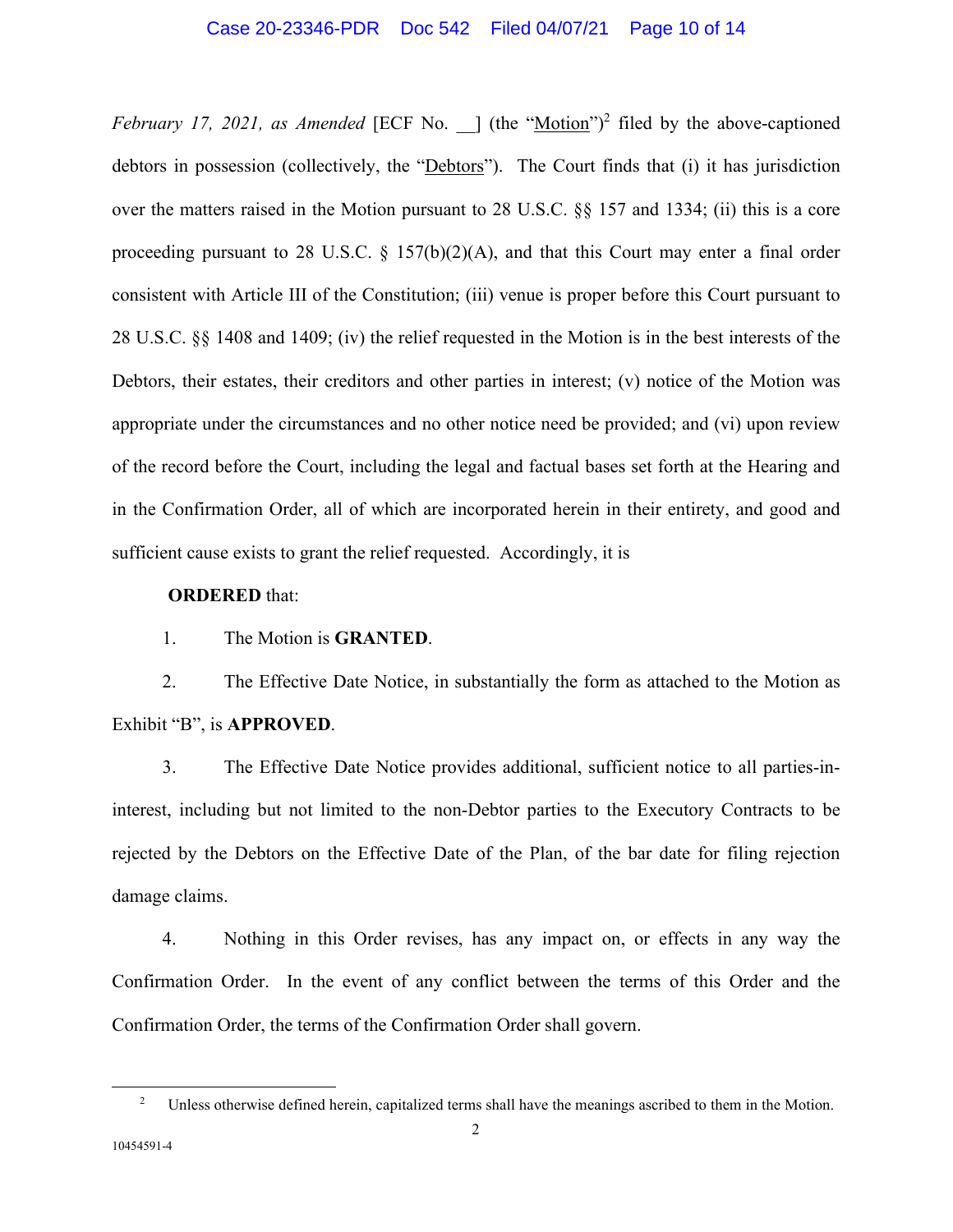# Case 20-23346-PDR Doc 542 Filed 04/07/21 Page 11 of 14

5. The Court shall retain jurisdiction over any matter or dispute arising from or relating to the implementation of this Order.

# # #

Submitted by:

Christopher Andrew Jarvinen, Esq. cjarvinen@bergersingerman.com BERGER SINGERMAN LLP 1450 Brickell Avenue, Ste. 1900 Miami, FL 33131 Telephone: (305) 755-9500 Facsimile: (305) 714-4340

*(Christopher Andrew Jarvinen, Esq. is directed to serve a copy of this order on interested parties and file with the Court a certificate of service.)*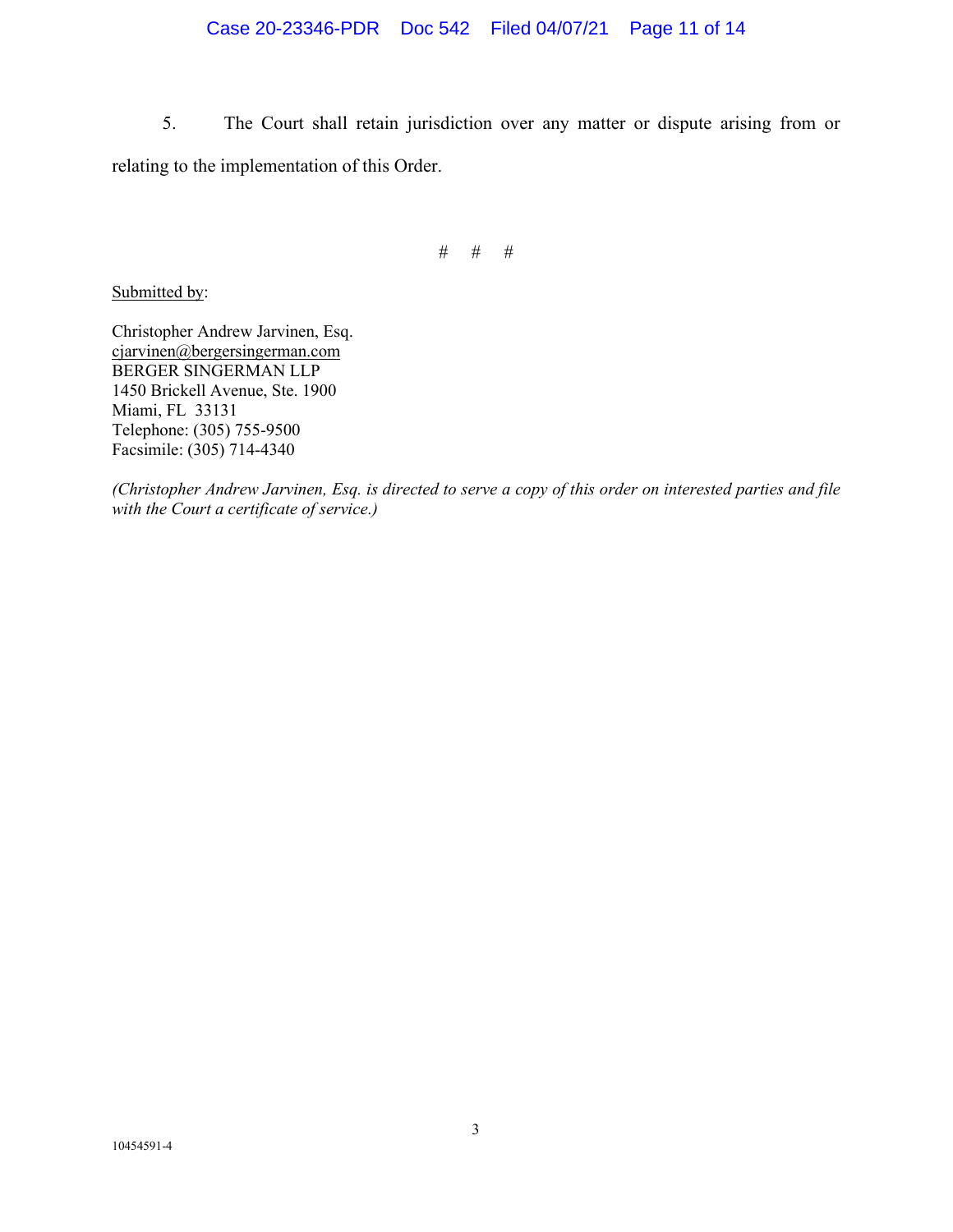# **Exhibit "B"**

Proposed Effective Date Notice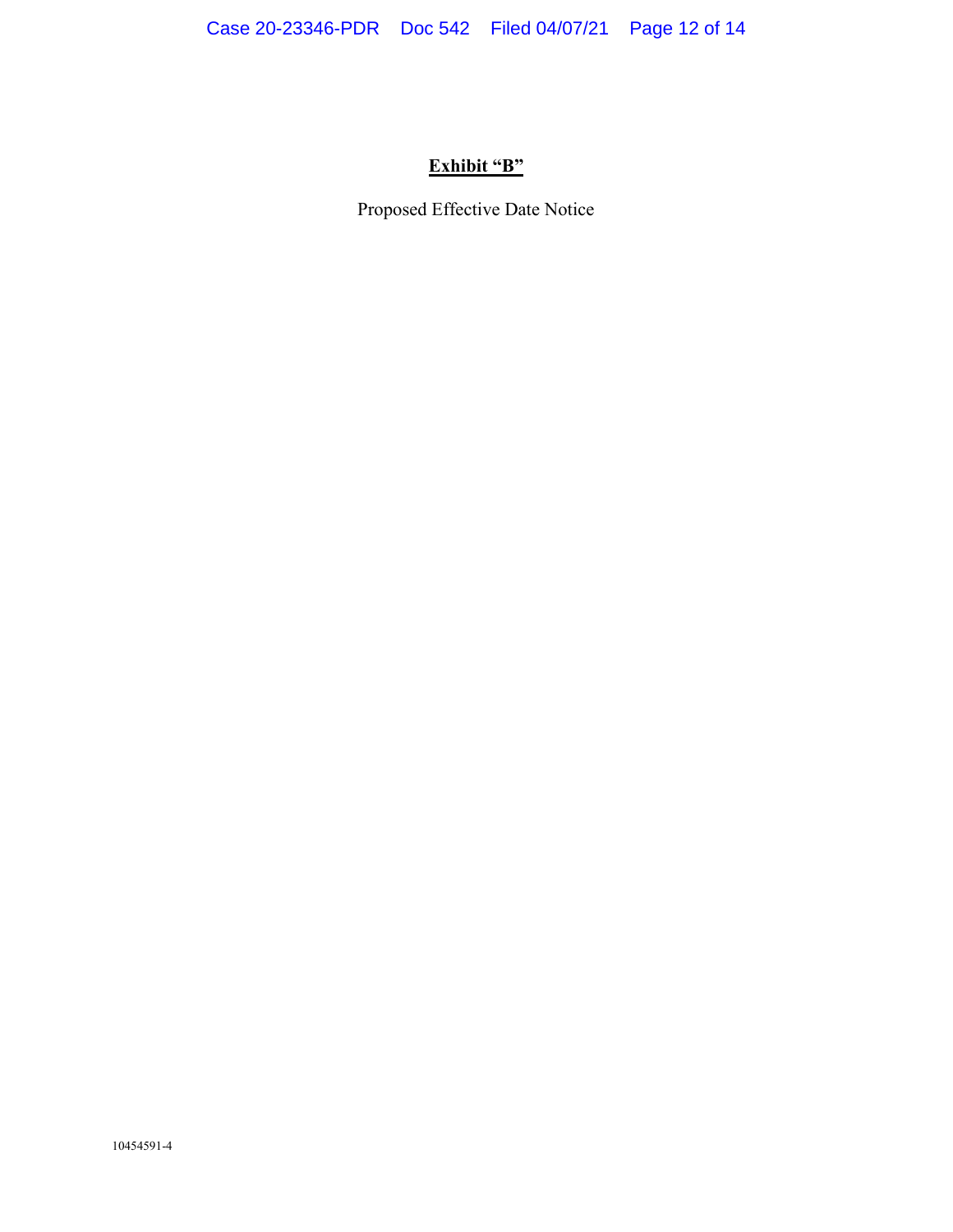UNITED STATES BANKRUPTCY COURT SOUTHERN DISTRICT OF FLORIDA FORT LAUDERDALE DIVISION www.flsb.uscourts.gov

In re:

TAM WINDDOWN LLC and Case No. 20-bk-23346-PDR UP WINDDOWN LLC, Case No. 20-bk-23348-PDR

 $\overline{\phantom{a}}$ 

 $Debtors<sup>1</sup>$ .

. Chapter 11 Cases (Jointly Administered)

# **NOTICE OF THE (I) OCCURRENCE OF THE EFFECTIVE DATE OF THE DEBTORS' AMENDED JOINT PLAN OF LIQUIDATION AND (II) BAR DATE FOR FILING REJECTION DAMAGE CLAIMS BY NON-DEBTOR PARTIES TO THE DEBTORS' EXECUTORY CONTRACTS REJECTED ON THE EFFECTIVE DATE OF THE PLAN**

# **TO ALL CREDITORS, INTEREST HOLDERS, NON-DEBTOR PARTIES TO THE DEBTORS' REMAINING EXECUTORY CONTRACTS, AND PARTIES IN INTEREST:**

PLEASE TAKE NOTICE that on April , 2021, the Effective Date occurred under the *Debtors' Amended Joint Plan of Liquidation with Technical Modifications* dated February 17, 2021 [ECF No. 496, Exh. "A"] (the "Plan"), as confirmed pursuant to an order of the Bankruptcy Court entered on March 19, 2021 [ECF No. 496] (the "Confirmation Order").<sup>2</sup>

**BAR DATE FOR FILING REJECTION DAMAGE CLAIMS FOR EXECUTORY CONTRACTS REJECTED BY THE DEBTORS ON THE EFFECTIVE DATE OF THE PLAN. PLEASE TAKE FURTHER NOTICE THAT ON THE EFFECTIVE DATE, EXCEPT AS OTHERWISE PROVIDED IN THE PLAN OR CONFIRMATION ORDER, EACH EXECUTORY CONTRACT NOT PREVIOUSLY REJECTED BY THE DEBTORS, ASSUMED BY THE DEBTORS, OR ASSUMED AND ASSIGNED BY THE DEBTORS SHALL BE DEEMED AUTOMATICALLY REJECTED PURSUANT TO SECTIONS 365 AND 1123 OF THE BANKRUPTCY CODE, UNLESS SUCH EXECUTORY CONTRACT: (I) WAS IDENTIFIED FOR ASSUMPTION IN THE PLAN SUPPLEMENT; (II) AS OF THE EFFECTIVE DATE IS SUBJECT TO A PENDING MOTION TO ASSUME SUCH EXECUTORY CONTRACT; (III) IS A CONTRACT, INSTRUMENT, RELEASE, INDENTURE, OR OTHER AGREEMENT OR DOCUMENT ENTERED INTO IN CONNECTION WITH THE PLAN; OR (IV) IS AN INSURANCE POLICY.** 

<sup>1</sup> The last four digits of each Debtor's federal tax identification number are TAM Winddown LLC (2050) and UP Winddown LLC (8962). The address of the Debtors is 10200 N.W. 67<sup>th</sup> Street, Tamarac, FL 33321.

<sup>2</sup> Unless otherwise defined herein, capitalized terms shall have the meanings ascribed to them in, as applicable, the Plan or the Confirmation Order.